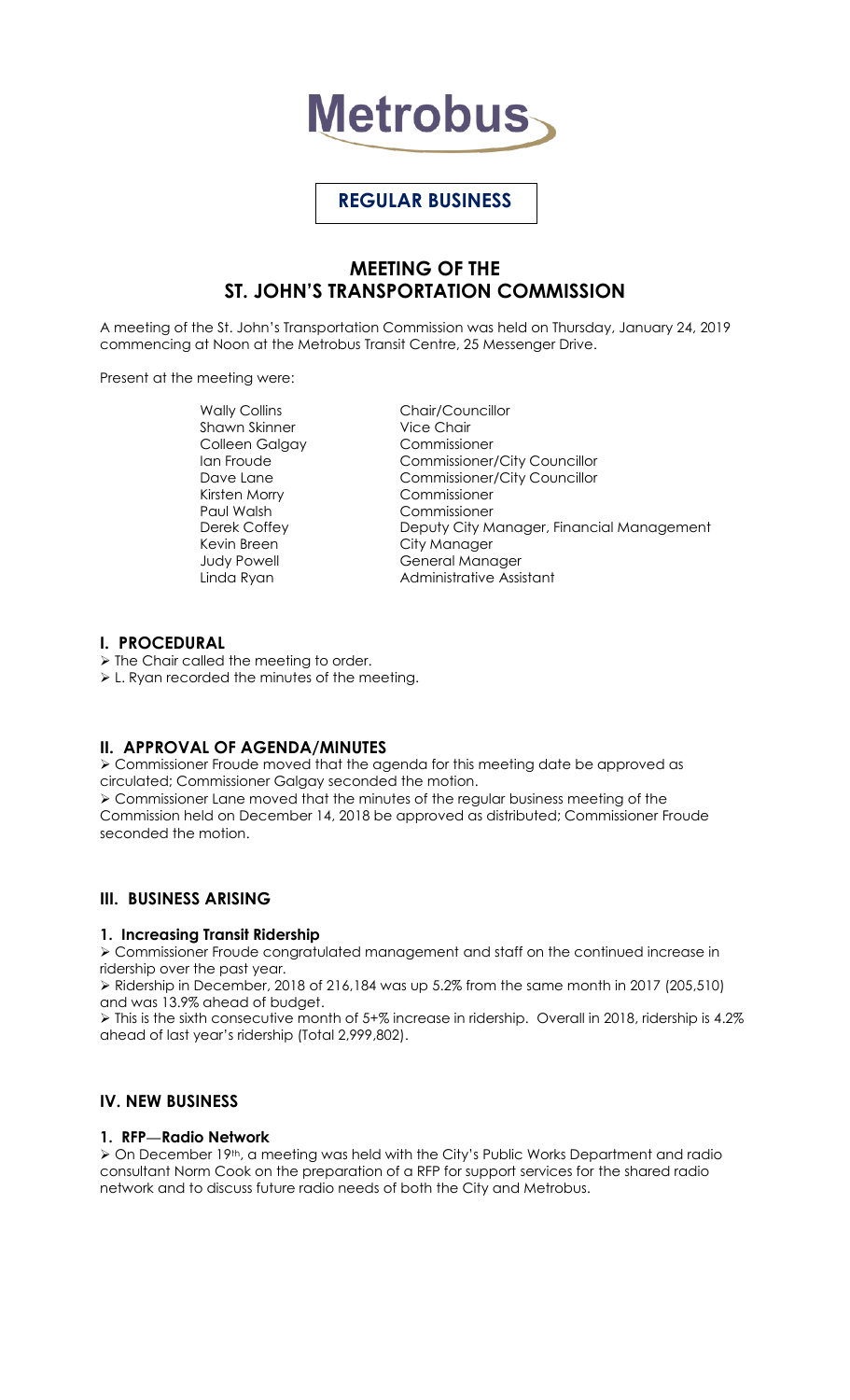

### **2. The Link Bus**

 $\triangleright$  Members were informed that a year-end presentation was presented to partners of The Link, updating them on results for 2018.

- It was noted that Downtown St. John's is not a 2019 Link partner.
- > Planning for 2019 service is ongoing.

#### **3. Financial Statements—December, 2018**

 Financials for the period December 1, 2018 to December 31, 2018 were tabled and discussed.  $\triangleright$  It was noted that the average price of diesel fuel was \$1.0957 per litre in December compared to the budgeted price of \$1.04.

#### **4. Executive Summary—December, 2018**

 The Executive Summary for December, 2018 was reviewed. The following items included in the report were noted:

 New transit operator trainees completed training on December 14, 2018. They were the first group to complete the mandatory drug testing for safety sensitive positions under our updated Drug & Alcohol Policy.

• In response to an inquiry by Commissioner Walsh, it was noted that new transit operators also receive Disability Awareness Training.

 Metrobus' PRIME claims experience for 2018 was \$3,549.53 which was \$31,419.62 below the bottom of our incentive range. Accordingly, a significant refund is anticipated.

 Two (2) more Bell Smart Kiosks were brought online in December, one on Kelsey Drive and one on King's Bridge Road. The last of five (5) kiosks are to be installed on Water Street near the Convention Centre bus stop.

### **IV. OTHER** (Information/Community)

### **1. Transit Shelters—Potential Relocation and Cost Estimate**

 Previously, a cost estimate of \$80,000 for the installation of pads plus an annual cost estimate of \$77,000 had been prepared for the potential installation of 20 transit shelters that are being removed in areas of the city and replaced with new accessible models.

 $\triangleright$  The associated costing for this item includes: salary, installation (pads, etc.), electrical, glass replacements and snow clearing.

 $\triangleright$  There are a number of additional considerations in this respect, including increased maintenance and snow clearing costs, as well as lack of on-site storage and land acquisition challenges.

No decision was made by the Commission at this time regarding this item.

### **2. Community Bus**

 Commissioner Froude stated that he thought that the Commission had made a decision at the end of December to not continue the Community Bus past the end of the year (2018) without provincial funding.

 Commissioner Froude was advised that notification regarding this item is expected in early March (as has been the case historically) and a decision would not be made until that time.  $\triangleright$  Notification regarding funding for the Community Bus has not yet been received.

 The General Manager has contacted Henry Kielley at the Province to determine when a decision will be announced regarding funding for continuation of the program in 2019 the Age-Friendly Transportation Program.

#### **3. U-Pass**

Meetings continued with Memorial University on the U-Pass.

 $\triangleright$  On January 31st, staff will attend a student information session at MUN regarding the U-Pass vote.

 $\triangleright$  A special meeting of the Commission was held on January 15<sup>th</sup> for representatives of Memorial University to update the Commission on the U-Pass process.